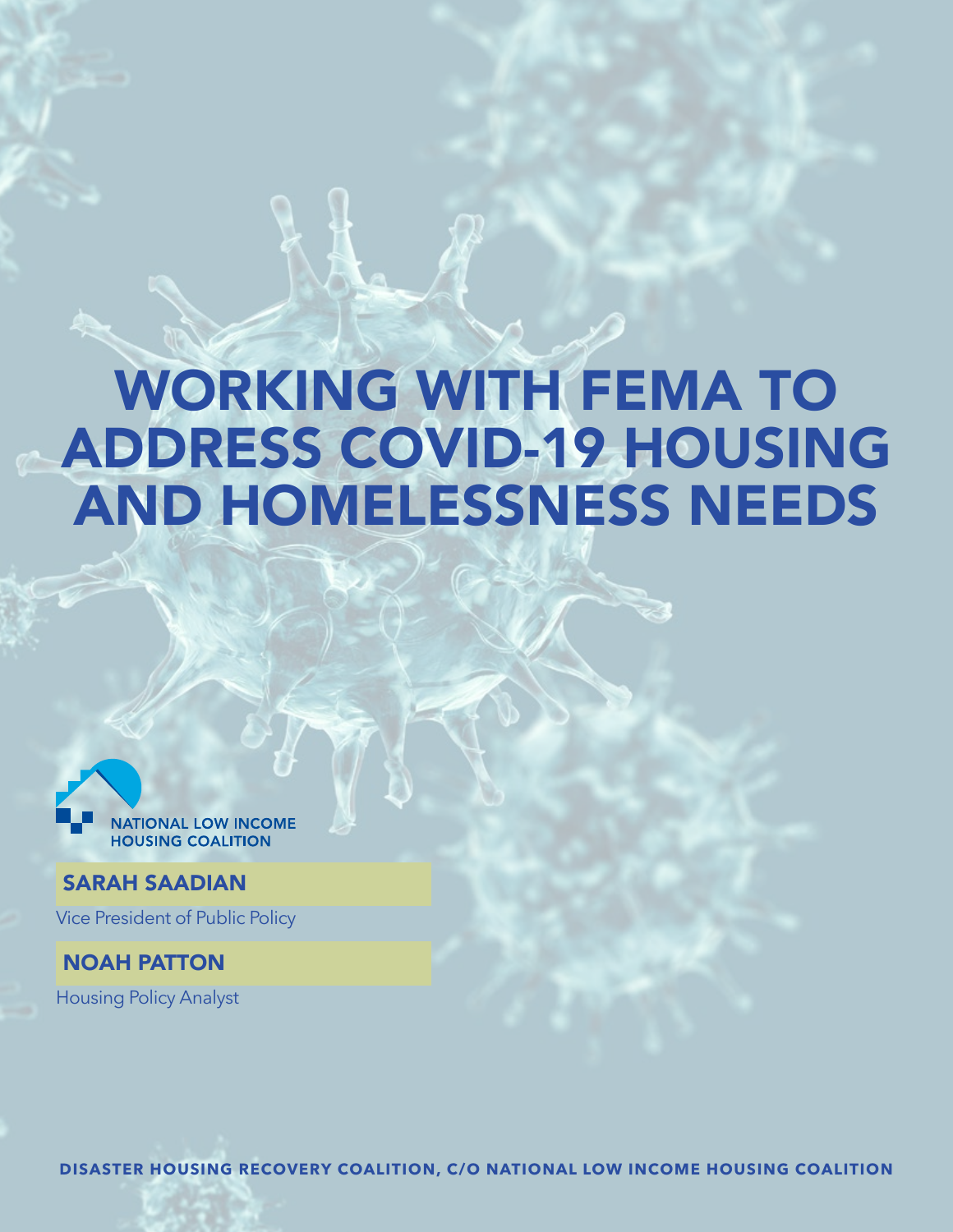# TABLE OF CONTENTS

- **INTRODUCTION**
- **THE NEED FOR DISASTER RECOVERY REFORM**
- **BACKGROUND ON FEMA**
- **[FEMA'S CURRENT ROLE IN COVID-19 RESPONSE](#page-6-0)**
- **[EMERGENCY DECLARATIONS](#page-6-0)**
- **[MAJOR DISASTER DECLARATIONS](#page-6-0)**

# **[FEMA ASSISTANCE PROGRAMS](#page-6-0)**

- Assistance Type: Public Assistance
- Assistance Type: Crisis Counseling
- Assistance Type: Direct Federal Assistance
- [Assistance Type: Individual Assistance](#page-10-0)

# **[CONCLUSION](#page-13-0)**

# **[APPENDICES](#page-14-0)**

- **[3](#page-14-0)** Appendix A: FEMA Guidance on COVID-19 and Related Programs
- **[4](#page-15-0)** Appendix B: Regional Office Contact Information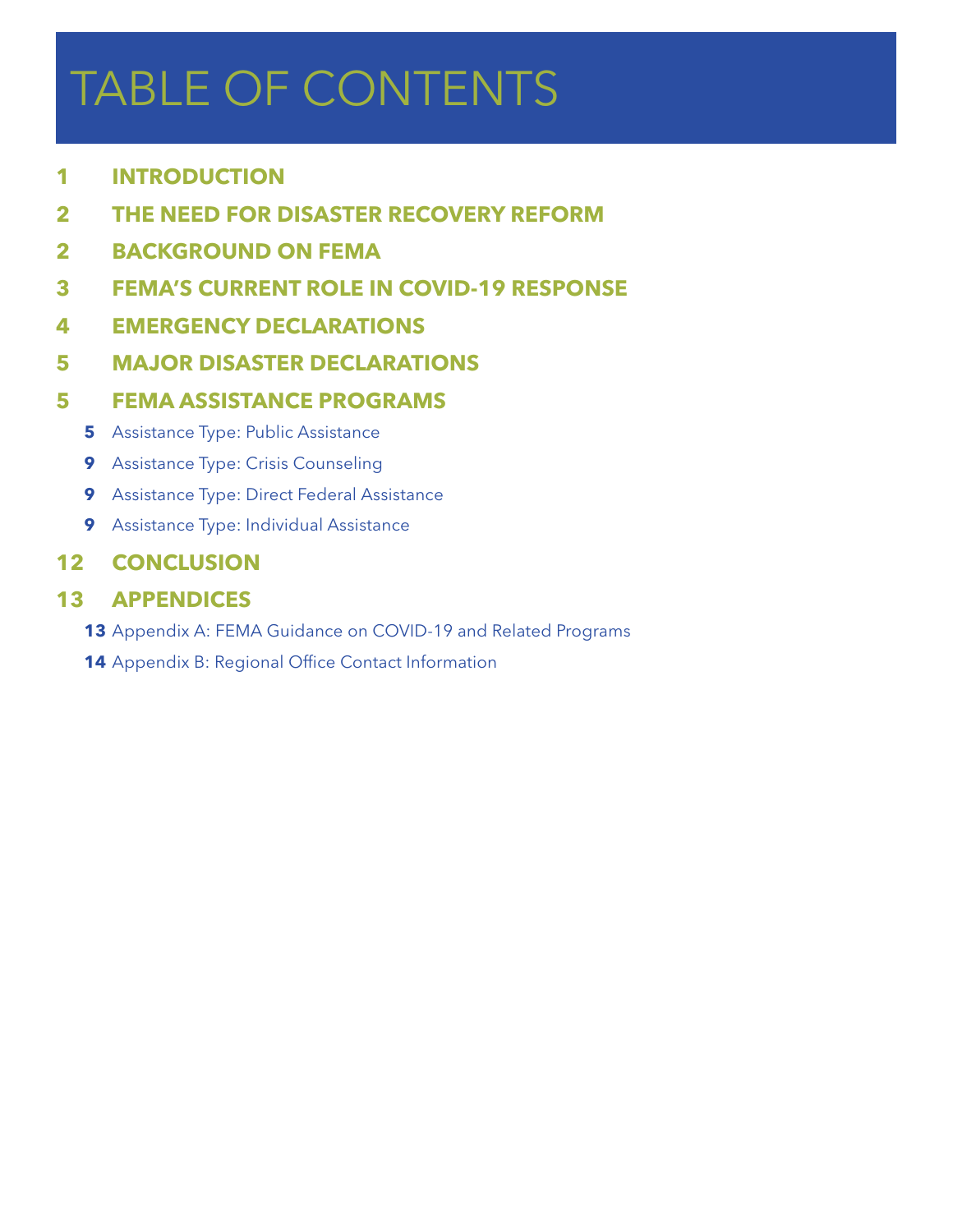# <span id="page-2-0"></span> $HITDOMICTIAN$ HATING DUCTION INTRODUCTION

**T**he COVID-19 pandemic is uncharted territory for the country's disaster response and recovery system. President Trump's National Emergency Declaration on March 13, 2020 was the first time such a declaration was made regarding a pandemic. The last time our country faced such a threat – the 1918 Spanish Flu pandemic – the Federal Emergency Management Agency (FEMA) had not yet been created. The majority of the existing laws, policies, and regulations, regarding disaster response are crafted with natural disasters or terrorist attacks in mind – and not the public health crisis our nation now faces. The national disaster recovery system is also decentralized, creating issues of coordination and presenting challenges to the creation of a unified front in nationwide disasters.

NLIHC leads the Disaster Housing Recovery Coalition of more than 850 national, state, and local organizations, including many working directly with disaster-impacted communities and with first-hand experience recovering after disasters. We work to ensure that federal disaster recovery efforts reach all impacted households, including the lowest income seniors, people with disabilities, families with children, people experiencing homelessness, and other marginalized populations who are often the hardest-hit by disasters and have the fewest resources to recover afterwards.

The disaster recovery system has profound flaws when addressing the needs of the lowestincome and other marginalized survivors – including people of color, seniors, people with disabilities, people experiencing homelessness, people with limited English proficiency, and others. Despite the clear need, federal efforts frequently leave these survivors without the assistance needed to get back on their feet. For a clear overview of how our disaster recovery system fails to reach those most in need of assistance, you can read a report from NLIHC and Fair Share Housing Center of New Jersey, "Fixing America's Broken Disaster Housing System Part 1: [Barriers to a Complete and Equitable Recovery."](https://nlihc.org/sites/default/files/Fixing-Americas-Broken-Disaster-Housing-Recovery-System_P1.pdf)

While the President's decision to activate FEMA in response to the COVID-19 pandemic creates opportunities for collaboration and funding at all levels of government, these resources will not reach those people with the greatest needs without concerted effort and advocacy at the local, state, and national level.

This toolkit provides you will find information on FEMA's role, legal authority, programming, eligibility requirements, and funding opportunities in areas that have received a federal Major Disaster Declaration or are covered by the president's National Emergency Declaration.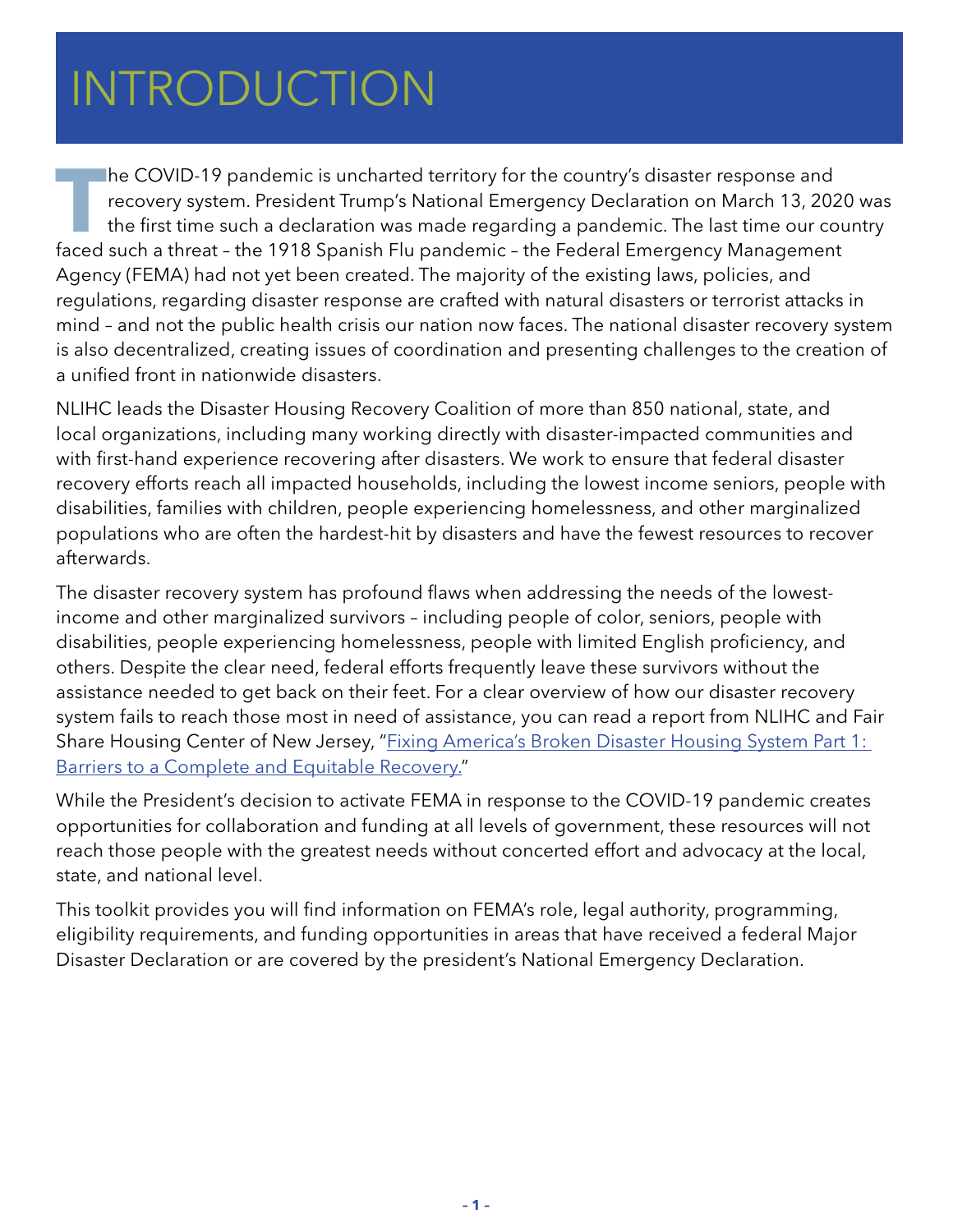# <span id="page-3-0"></span>THE NEED FOR DISASTER RECOVERY REFORM

**AMERICA CONTRACTES**<br> **AMERICA CONTRACTES**<br> **A**merical, income, and accessibility ine framework exacerbates and reinforces racial, income, and accessibility inequities at each stage of response and recovery; it is broken and in need of major reform. FEMA has often resisted calls to implement common sense reforms to lower barriers to aid for low-income individuals, increase transparency, and ensure due process.

Even when tools are created by advocates that could easily but dramatically improve the distribution of assistance, FEMA often refuses to implement them. For instance, 70,000 survivors of Hurricane Maria in Puerto Rico were denied assistance because they did not have title documents attesting to ownership of their homes. NLIHC and DHRC partners Ayuda Legal worked to create a form allowing for applicants to attest to ownership of their home without the lengthy and pricey process to create title documentation. Although FEMA accepted the form to be used in the application process, it still refuses to make the form available to individuals on its website or at local disaster recovery centers – severely curtailing its usefulness.

Although many FEMA employees recognize the benefits and necessity of reform – and work within FEMA to assist low-income individuals – the formal process of the agency does not encourage outreach to low-income individuals or their advocates.

# BACKGROUND ON FEMA

**FMA** is the federal government's primary<br>agency in charge of responding to disaste<br>Housed within the Department of Homela<br>Sequrity (DHS) the agency responds to disaste agency in charge of responding to disasters. Housed within the Department of Homeland Security (DHS), the agency responds to disasters or other disturbances that overwhelm a state or municipality's ability to ensure the safety of life and property. The agency is primarily governed by the Stafford Act and is funded through its Disaster Relief Fund (DRF) and supplemental congressional appropriations.1

Although organizationally focused around emergency response, FEMA has been placing greater emphasis on short- and long-term recovery operations as climate change produces more frequent and stronger natural disasters. FEMA has been moving towards a model that shifts responsibility for responding to disasters to state governments. This emphasis means that the emergency response network has become increasingly decentralized with FEMA attempting to remove itself from direct recovery efforts as soon as state resources come back online. This strategy often results in gaps in assistance programming and low-income disaster survivors failing to receive assistance.

FEMA also maintains a culture of rigid adherence to narrowly defined protocol when it comes to disaster recovery and assistance programs. This inflexibility means that it can be difficult for the agency to adapt to situations outside of the norm – such as the COVID-19 pandemic. In addition to these existing challenges, the agency and its workforce are now responding to an unprecedented situation. Robust communication and cooperation between FEMA, state and local governments, and nonprofit housing and homelessness service providers will be needed to ensure that federal resources serve those that need it most.

1 42 USC Sec. 5170 et. seq.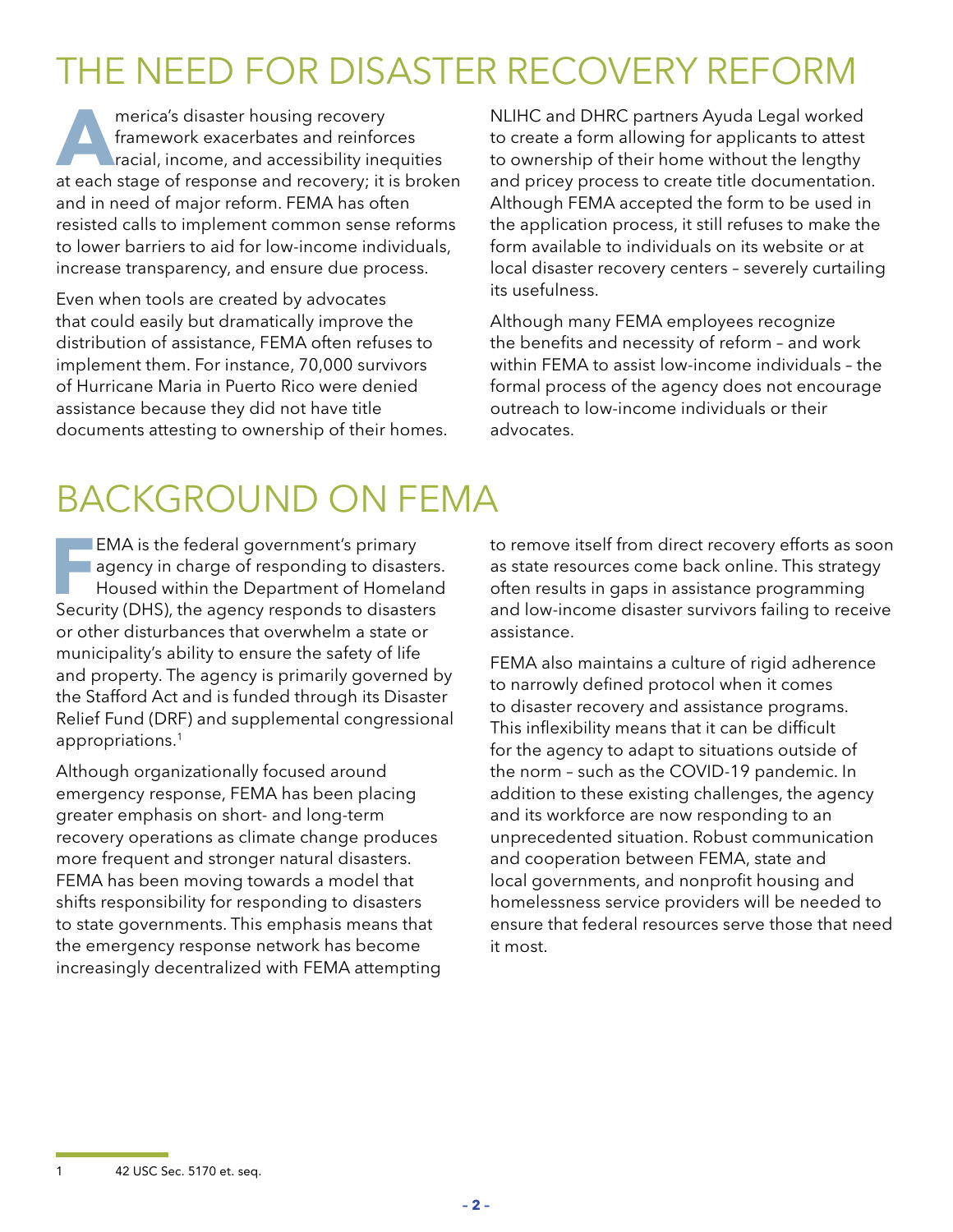# FEMA'S CURRENT ROLE IN COVID-19 RESPONSE

I**I** In the lead up to the current crisis, FEMA's role in COVID-19 response was to supply logistical expertistion to the Department of Health and Human Services (HHS), the lead agency for pandemic response. As the pandemic n the lead up to the current crisis, FEMA's role in COVID-19 response was to supply logistical expertise to the Department of Health and Human Services (HHS), the lead agency for pandemic response. As myriad of Major Disaster Declarations, FEMA has taken on a larger role in its area of expertise: operational coordination and providing funding assistance for emergency protective measures.

On the operational side, FEMA has focused on assisting state and local governments in acquiring personal protective equipment (PPE) and increasing the capacity of hospitals and COVID-19 testing. The agency has been working in tandem with the Army Corp of Engineers as well as activated National Guard units.

FEMA is also focusing on implementing the assistance measures approved through the President's National Emergency Declaration and Major Disaster Declarations. This involves accepting applications for reimbursement from state, local, and tribal governments and, in some cases, designated nonprofits, for disaster response work. Both the National Emergency Declaration and Major Disaster Declarations, as well as the various forms of assistance available under them, are described in detail below.

Due to the large scale of the disaster, FEMA has taken the unusual step of delegating the responsibilities for processing and approving assistance applications. While FEMA regional offices are more familiar with the needs of the areas they cover, this creates the possibility of inter-region variations, where some regions may accept an application that another would reject.



# Figure 1. FEMA Regions (Courtesy of FEMA)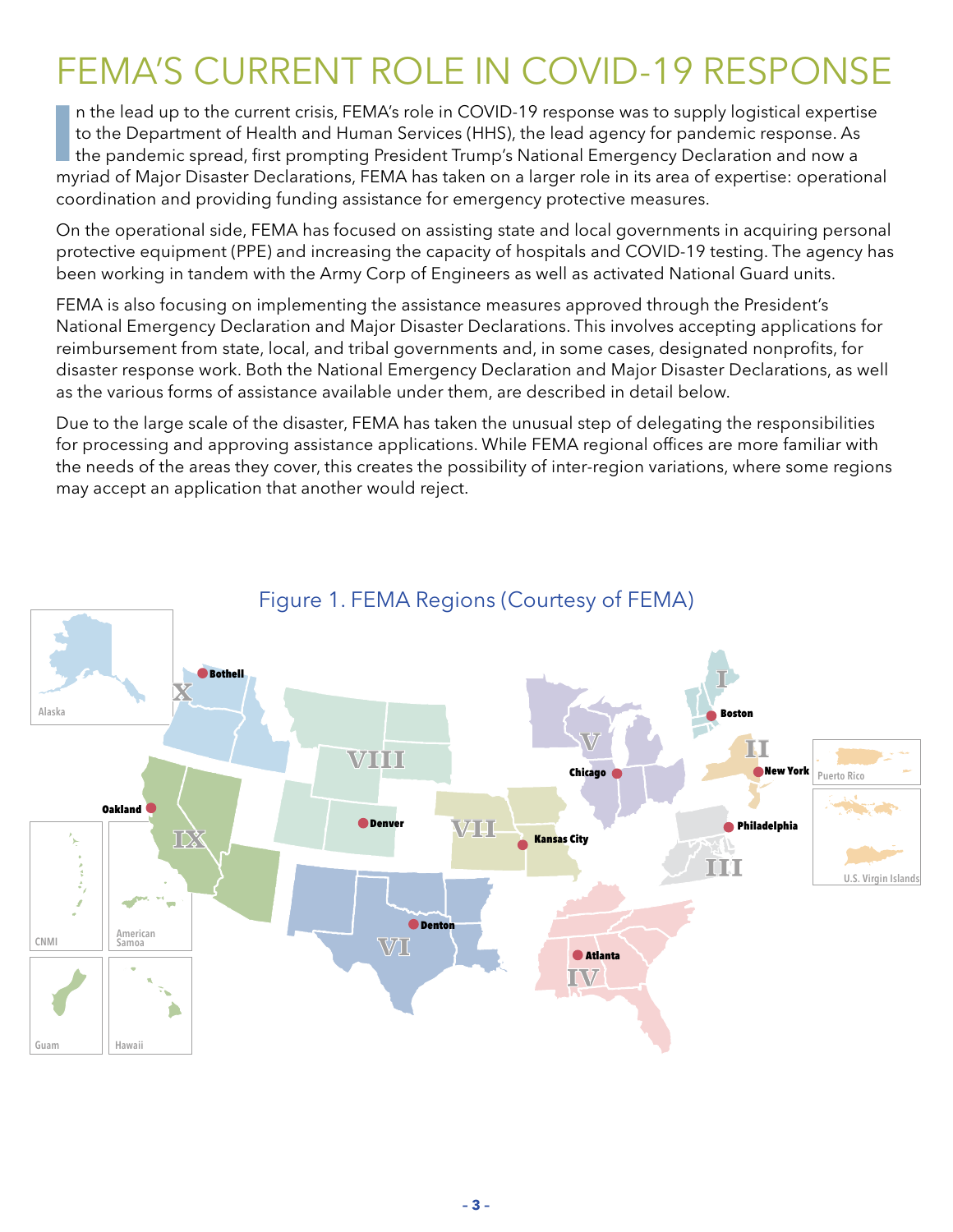# EMERGENCY DECLARATIONS

**O**n March 13, 2020, President Trump issued an Emergency Declaration under Section 501 of the Stafford Act.<sup>2</sup> As stated above, this is the first time a nationwide disaster has been declared under this section. Unlike a Ma Stafford Act.<sup>2</sup> As stated above, this is the first time a nationwide disaster has been declared under the Stafford Act when the President "determines that an emergency exists for which the primary responsibility for response rests with the United States because the emergency involves a subject area for which, under the Constitution or laws of the United States, the United States exercises exclusive or preeminent responsibility and authority."3 The Emergency Declaration was envisioned as a limited type of Major Disaster Declaration. As such, there are only a few assistance programs authorized under Section 501 of the Stafford Act. Section 501 provides for only Public Assistance Category A and B to be approved under an Emergency Declaration. Although the Emergency Declaration only approves \$5 million in spending from the DRF, the President can direct FEMA to spend more.

In the case of the COVID-19 pandemic, the disaster's is defined by the spread of an infectious disease, which is recognized as an area of federal primary responsibility. Unlike a Major Disaster Declaration, this national declaration requires no request from a Governor or tribal government in order to be issued. The President need only determine that the emergency exists.

#### Figure 2: A Model of FEMA Response under Emergency and Major Disaster **Declarations**



2 42 USC Sec. 5191 et. seq.

<sup>3 42</sup> USC Sec. 5191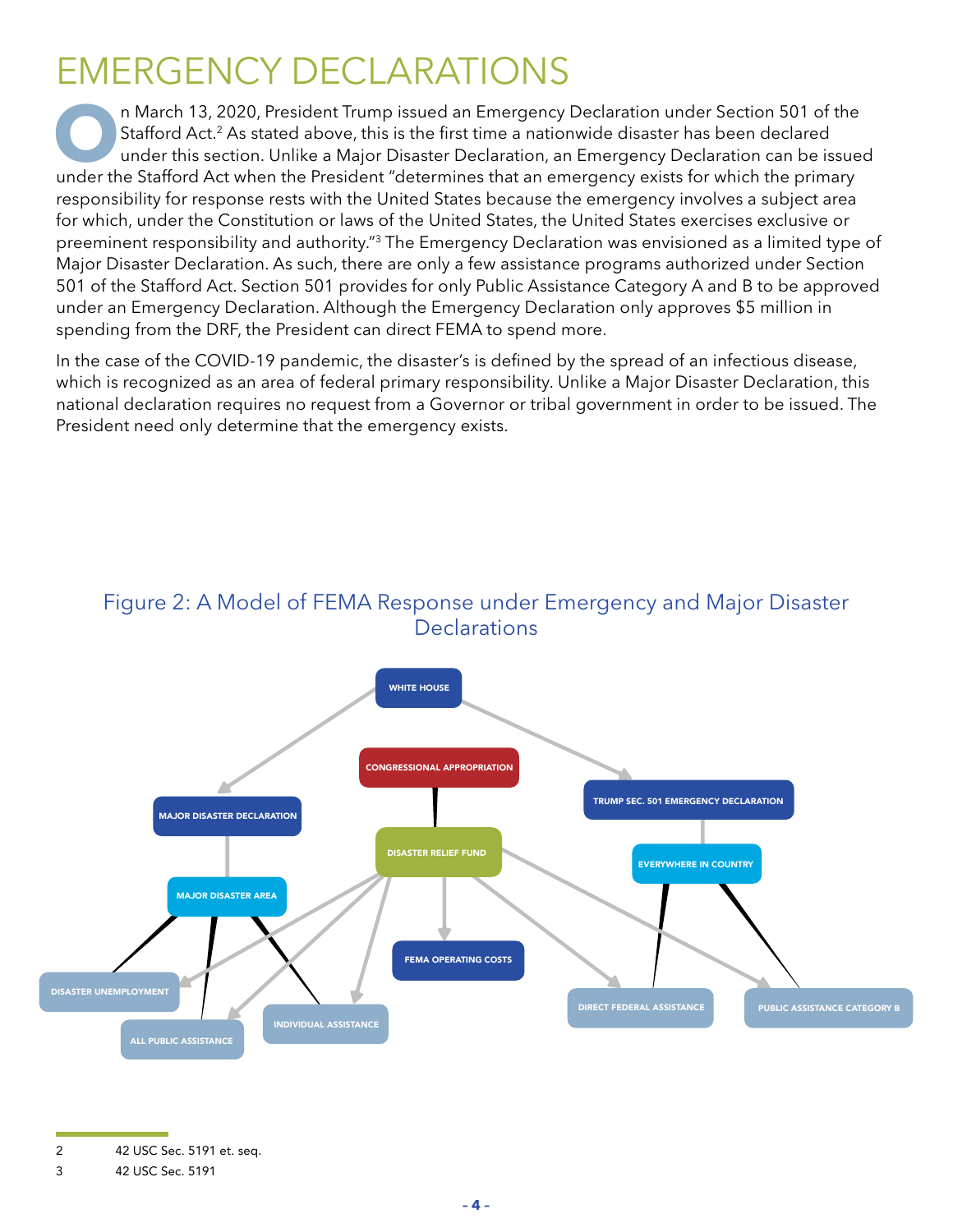# <span id="page-6-0"></span>MAJOR DISASTER DECLARATIONS

**T**ypically, when a major disaster occurs the state or territorial governor or a tribal government will demonstrate to the White House that the disaster exceeds the ability of their jurisdiction and request a Major Disaster Declaration under Section 401 of the Stafford Act<sup>4</sup>. This type of declaration is the most common and is often issued in response to hurricanes, wildfires, and earthquakes. A Major Disaster Declaration permits the activation of the full suite of FEMA's assistance program. This assistance, described in greater detail below, must be specified in the request made by the state's governor. FEMA will subsequently approve the forms of specified aid the federal government is willing to provide. There can often be major differences between the aid

requested by a Governor or tribal government and the assistance approved by FEMA. However, FEMA can authorize certain assistance programs after the initial declaration.

A Major Disaster Declaration can exist in tandem with a National Emergency Declaration. As the COVID-19 pandemic spreads, the administration has been approving Major Disaster Declarations for areas of the country that have been hard hit.

**Given the scope of the disaster, it is advisable that every Governor and tribal government request a Major Disaster Declaration. These requests should specifically include the highest possible range of FEMA assistance.** 

4 42 USC Sec. 5170 et. seq.; 44 CFR Sec. 206

# FEMA ASSISTANCE PROGRAMS

**T<sub>o</sub> Jo** date, all Major Disaster Declarations made in connection with the COVID-19 pandemic have included only public assistance grants and not any major assistance programs targeting individuals. This is in direct conflict with the requests of many governors. For example, Governor Roy Cooper of North Carolina requested numerous FEMA disaster assistance programs be activated for the state; in response, FEMA provided the state with a Major Disaster Declaration, but did not enact any additional programs. The only individual assistance that has been approved for states is FEMA's Crisis Counseling Programs, which provide mental health counseling assistance to disaster survivors – an important, but relatively minor program given the scale of the pandemic.

FEMA can amend disaster declarations, and state requests for individual assistance programs are currently "under review" at the agency. Although FEMA has indicated that it will be concentrating its efforts on public assistance, it is important for policy makers, service providers and advocates working during this pandemic to understand the scope of FEMA assistance programs should advocates, governors and tribal governments successfully petition a change in policy at FEMA.

When crafting requests to FEMA, policy makers and advocates should recognize that requests for reimbursement should not duplicate other federal assistance for the activity. This includes assistance from HHS or other federal agencies. In the past, FEMA has placed a large emphasis on avoiding this "duplication of benefits" and the agency will always err on the conservative side should a potential conflict emerge.

#### **ASSISTANCE TYPE: PUBLIC ASSISTANCE**

### **CURRENT AVAILABILITY: NATIONWIDE UNDER AN EMERGENCY DECLARATION**

### Public Assistance Overview

FEMA's Public Assistance (PA) Program provides assistance to state, territorial, tribal, and local governments, and certain types of nonprofits to allow communities to quickly respond to and recover from major disasters or emergencies. The PA program provides supplemental federal disaster assistance grants. The types of grants available are broken up into categories: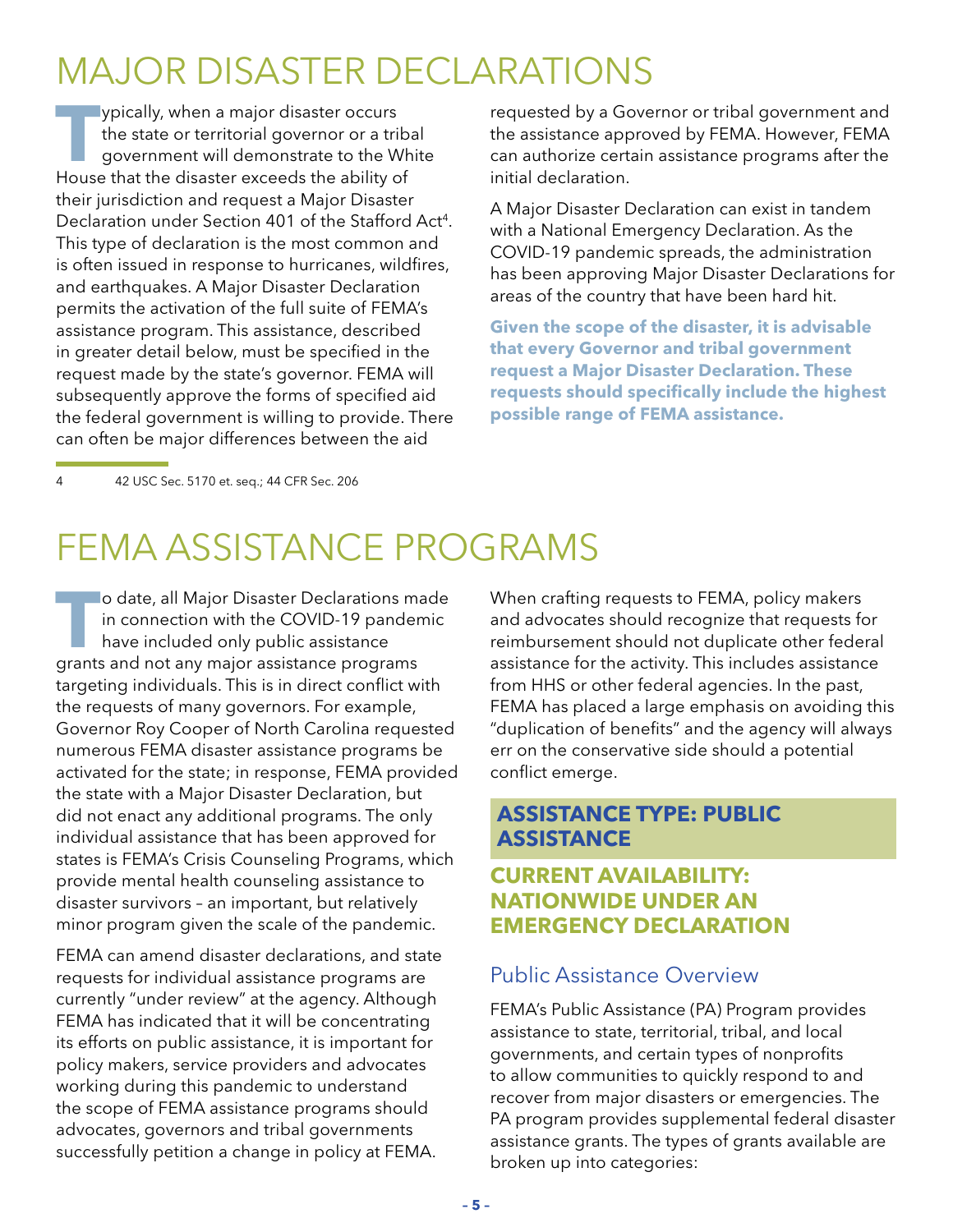- Category A: Debris Removal
- Category B: Emergency Protective Measures
- Category C: Roads and Bridges
- Category D: Water Control Facilities
- Category E: Buildings and Equipment
- Category F: Utilities
- Category G: Parks, Recreational, Other

Given the lack of structural damage and debris caused by a pandemic, Category B: Emergency Protective Measures will likely see the most intense use during the current crisis. Grantees under Category B can receive reimbursement for eligible emergency protective measures taken to respond to the COVID-19 pandemic. Emergency protective measures are "activities taken to eliminate or reduce an immediate threat to life, public health or safety, or significant damage to improved public or private property in a cost-effective manner."5

Activities eligible for reimbursement under this category include:

- Transporting and pre-positioning equipment and other resources for response
- Emergency Operations Center (EOC)-related costs
- Supplies and Commodities
- Medical Care and Transport
- Evacuation and sheltering, including that provided by another state or tribal government.
- Childcare
- Security, such as barricades, fencing, or law enforcement
- Dissemination of information to the public to provide warning and guidance about health and safety hazards using various strategies such as flyers, public service announcements or newspaper campaigns.
- Mass mortuary services

For more information on Category B Emergency Protective Measures, see [NLIHC's factsheet.](https://nlihc.org/sites/default/files/Category-FEMA-Public-Assistance-COVID-19-Crisis.pdf)

# Evacuation and Sheltering

Generally, in the PA context, FEMA does not provide PA funding for emergency sheltering in non-congregate environments such as hotels, motels, dorms, unless congregate sheltering is unavailable. However, given the heavy usage and stress the current homeless shelter system is under, FEMA has determined that certain non-congregate sheltering costs will be reimbursable under this program.

For the COVID-19 pandemic, FEMA can offer noncongregate medical sheltering cost reimbursement. The term "medical sheltering" is meant to address the specific needs directly resulting from this Public Health Emergency. For purposes of eligibility under the COVID-19 declarations, FEMA will consider non-congregate sheltering for health and medicalrelated needs, such as isolation and quarantine resulting from the public health emergency. All such non-congregate sheltering must be approved by the FEMA Regional Administrator in order for such costs to be reimbursed. This approval should come before non-congregate sheltering begins – although limited circumstances exist allowing FEMA to approve the sheltering after the fact.

The target population for non-congregate sheltering is individuals that have been exposed or have tested positive for COVID-19 that do not require hospitalization but need isolation, people who have been exposed to COVID-19 and need isolation, or high-risk individuals that need social distancing as a precautionary measure. The CDC or state/local public health officials must require the non-congregate sheltering through an official order or it must otherwise be done at the direction of health officials. The target population should be determined by a public health official's direction or using procedures established by health-related state or local entities. Requests from health officials should specify the populations to be sheltered. FEMA can approve state-wide requests, provided the plan meets FEMA guidance and is approved before sheltering.

For more information on non-congregate sheltering and FEMA during the COVID-19 pandemic please refer to FEMA's [fact sheet](https://www.fema.gov/news-release/2020/03/31/coronavirus-covid-19-pandemic-non-congregate-sheltering) on the subject. FEMA will negotiate non-congregate sheltering options with Governors and potentially mayors. Shelter providers or advocates should work through these

<sup>5 44</sup> CFR § 206.225(a)(3)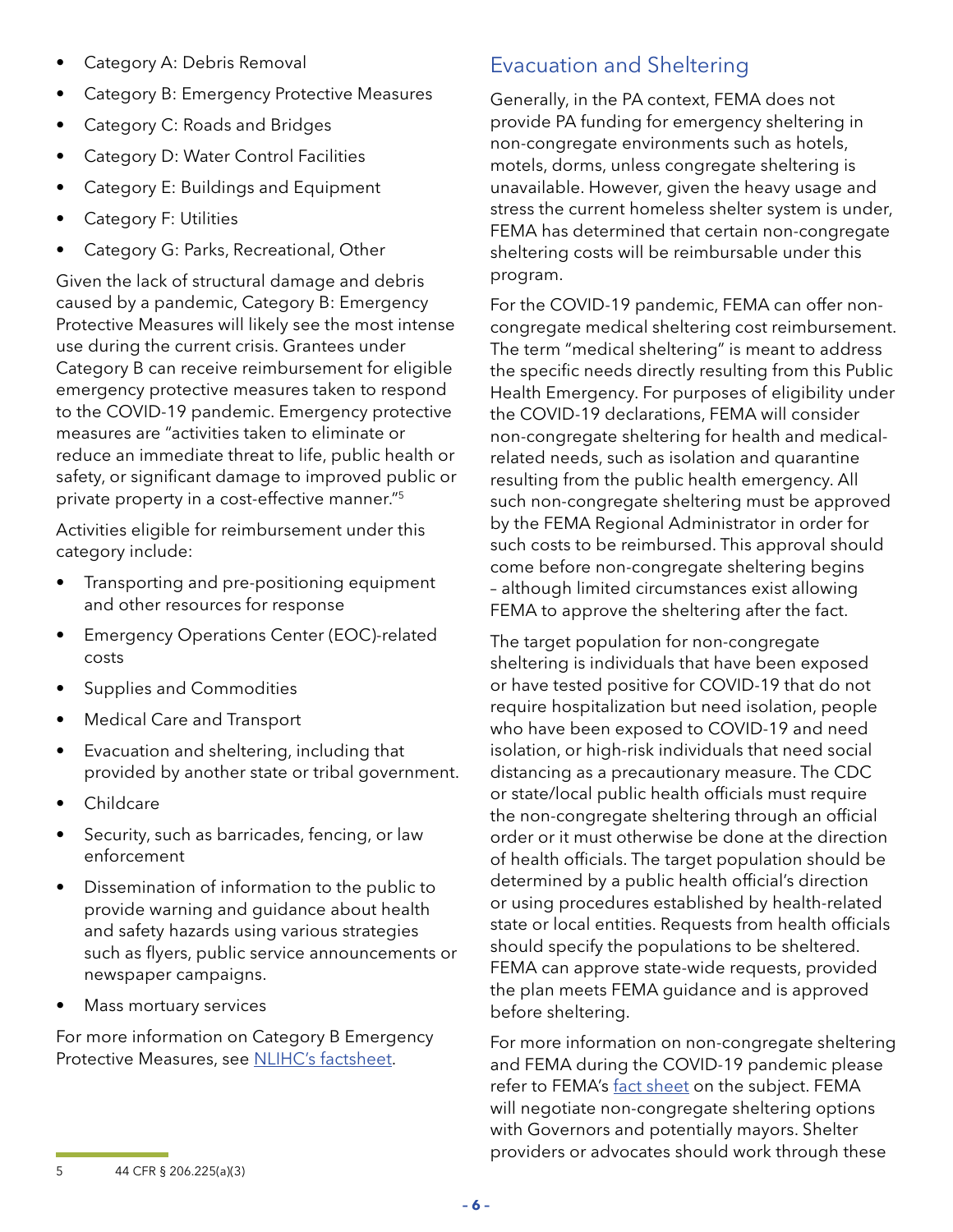policy makers to urge the appropriate response.

For sheltering in congregate environments, the following costs can be eligible for reimbursement under PA Category B:

- Facility lease or rent, including space for food preparation
- Utilities
- Minor work to gain ADA compliance
- Medical staff
- Personal assistance service staff
- Custodial and facilities staff
- Food
- Durable medical equipment
- Consumable medical supplies
- Baby food/formula
- Personal hygiene kits
- Emergency and immediate life stabilizing care
- Triage, medically necessary tests
- Care for evacuees with chronic conditions
- Administering vaccines
- Medical waste disposal
- Mental health care
- Costs paid to the Red Cross or other NGO's.

### **MEDICAL CARE**

Eligible emergency protective measures taken to respond to the COVID-19 emergency at the direction or guidance of public health officials may be reimbursed under the PA program. General eligibility considerations for emergency medical care activities apply to all claimed work and associated costs. They include Applicant, Facility, Work, and Cost eligibility to which all claims are subject under the PA program. These include:

- Non-deferrable medical treatment of infected persons in a shelter or temporary medical facility
- Related medical facility services and supplies
- Temporary medical facilities and/or enhanced medical/hospital capacity (for treatment when existing facilities are reasonably forecasted to become overloaded in the near term and

cannot accommodate the patient load or to quarantine potentially infected persons)

- Use of specialized medical equipment
- Medical waste disposal
- Emergency medical transport

Under the COVID-19 declarations, eligible emergency medical care costs are eligible for the duration of the Public Health Emergency declared under the HHS. For further information on specific medical care reimbursement, please refer to this FEMA [fact sheet.](https://www.fema.gov/news-release/2020/03/31/coronavirus-covid-19-pandemic-emergency-medical-care)

### **PUBLIC ASSISTANCE ELIGIBILITY FOR STATE, TERRITORIAL, TRIBAL, AND LOCAL GOVERNMENT ENTITIES**

State, territorial, tribal, local government entities and certain private non-profit (PNP) organizations are now eligible to apply for the FEMA Public Assistance Grant Program (PA) as a result. The 501(b) declaration allows for PA category A (debris removal) and category B (emergency protective measures) to be provided. This will be provided with the typical 75% federal government match. Typically, application request must be filed within 30 days of the federal declaration. If the request is approved, FEMA will conduct additional meetings with applicants to discuss disaster damage and project formulation. Applicants must identify and report damages to FEMA within the 60-day regulatory timeframe. FEMA, the recipient, or the applicant will then prepare project worksheets for eligible work and eligible facilities based on actual or estimated project costs. Recipients are responsible for managing the funds obligated to them by FEMA, including disbursement to applicants. FEMA will continue to monitor the recovery progress to ensure the timely delivery of eligible assistance, and compliance with federal laws and regulations.

### **PUBLIC ASSISTANCE ELIGIBILITY FOR NONPROFITS**

Only certain Private Non-Profit Organizations (PNP's) are eligible for Category B Public Assistance. To be eligible, the Nonprofit in question must have an IRS-granted tax exemption or documentation from the state showing that they are a non-revenue producing, nonprofit entity organized under state law. They must own or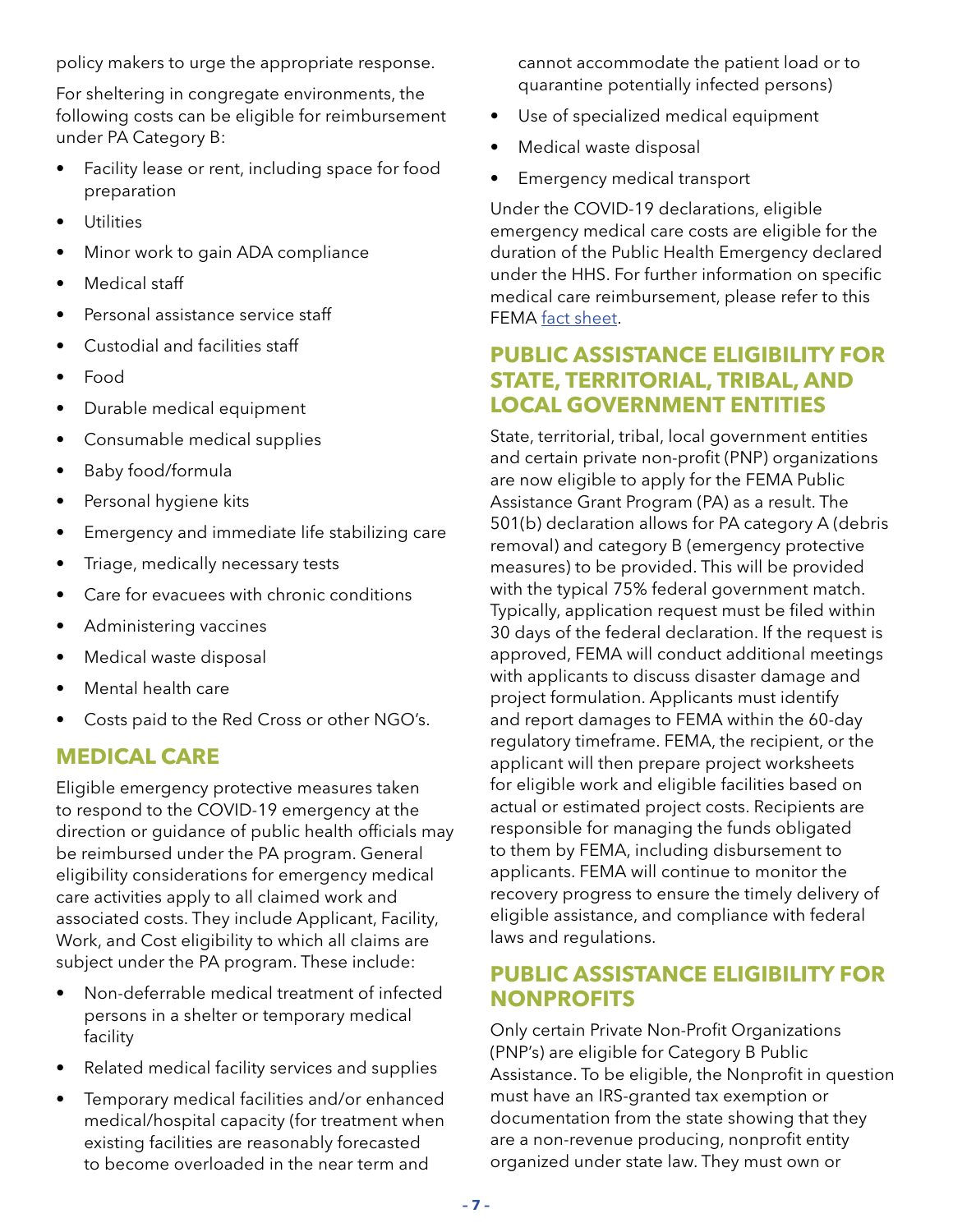operate a facility that provides "eligible services." These eligible services are broken into two parts 1) Eligible Critical Services and 2) Eligible Non-Critical, Essential Social Type Services.

Eligible Critical Services include:

- Educational Facilities
- **Utilities**
- **Medical Care**

Eligible Non-Critical, Essential Social Type Services Include facilities that offer:

- Alcohol, drug treatment, and rehab services
- Assisted living, custodial care, childcare, or day care for adults living with disabilities or access and functional needs
- Food assistance, health and safety services
- Homeless Shelters, low-income housing (but not public housing), residential and other services for victims of domestic violence, residential services for individuals with disabilities

A Nonprofit that owns or operates a facility offering the above services can be eligible as a PNP if such use of the facility is not limited to any of the following:

- A certain number of individuals
- A defined group of individuals who have a financial interest in the facility (HOA's, Condominium Associations, etc.)
- Certain classes of individuals (NOTE: This requirement does not apply to facilities that restrict access in a manner clearly related to the nature of the facility)
- An unreasonable restrictive geographical area, such as a neighborhood within a community.

In cases where a facility operates multiple services, FEMA will review IRS documentation, business governing documents, and evidence of longstanding, routine (day-to-day) use in order to determine eligibility.

Please note: That while these rules do exist allowing for PNP's to access Public Assistance reimbursements for eligible activities. Based on conversations with FEMA officials, it is highly recommended that shelter and housing partners work with state and local governments to coordinate Public Assistance requests, allowing the entities to become subgrantees of a state and local government for the purposes of the COVID-19 pandemic. This strategy also utilizes existing familiarity with federal grants that state and local governments have and can save manpower and effort that are scarce in the midst of this pandemic.

# **APPLYING FOR PUBLIC ASSISTANCE**

# Figure 3: PA Application Timeline



Typically, applicants for Public Assistance must await the appointment of a Program Delivery Manager to handle the process. FEMA has introduced a streamlined application process for the Public Assistance program in relation to the COVID-19 pandemic that makes it possible for eligible entities to apply directly for assistance through FEMA's [PA Grants Portal.](https://grantee.fema.gov/) After a Public Assistance Request (PAR) is received and approved by FEMA recipients will need to sign FEMA-state/tribal/territorial agreements, project worksheets (PW) and updated public assistance plans. Upon the receipt of the grant agreements, the money will be accessible for use.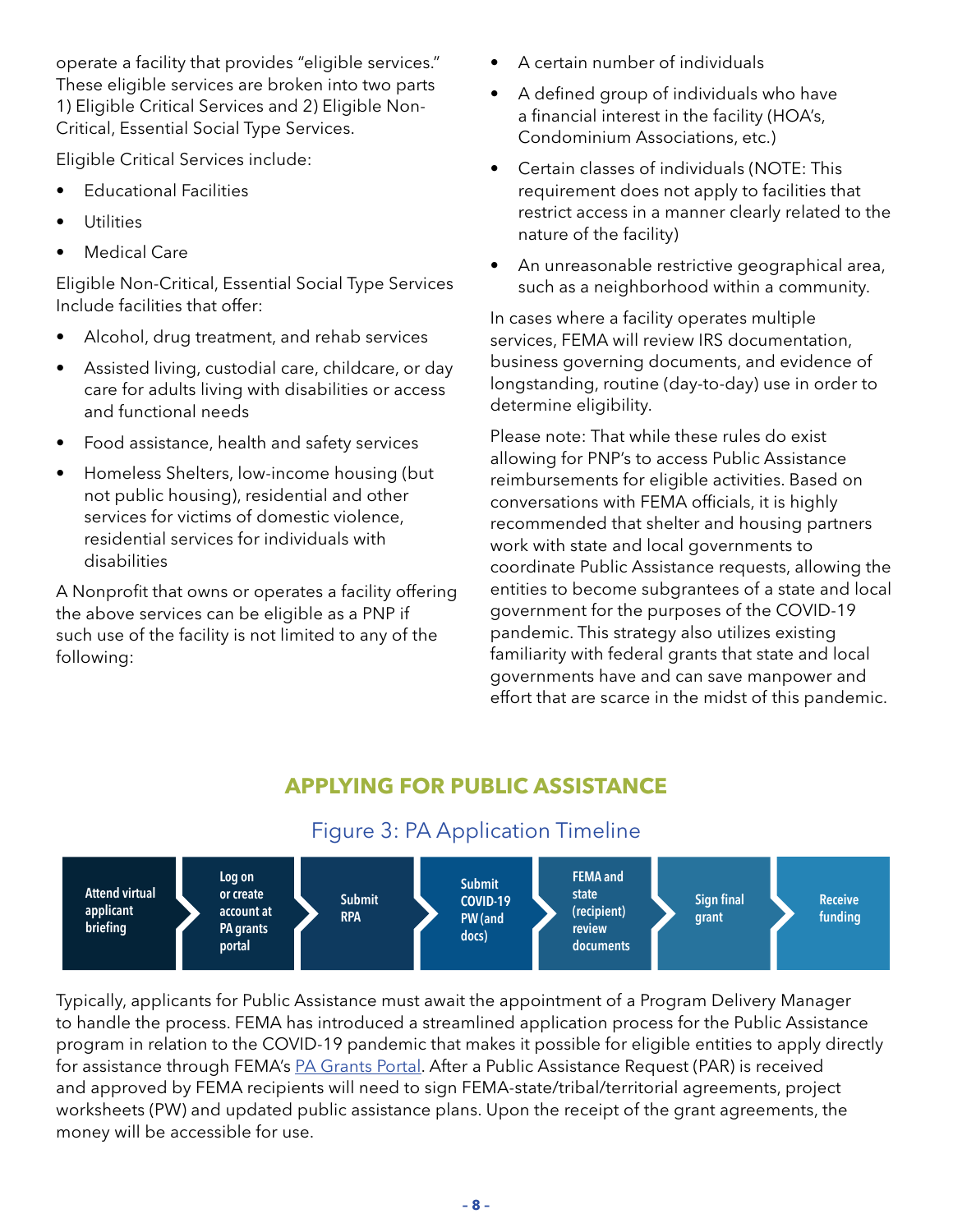### <span id="page-10-0"></span>**ASSISTANCE TYPE: CRISIS COUNSELING**

# **AVAILABILITY: AREAS UNDER A MAJOR DISASTER DECLARATION**

FEMA implements the Crisis Counseling Assistance and Training Program (CCP) as a form of assistance to areas under a Major Disaster Declaration. The mission of the CCP is to assist individuals and communities in recovering from the psychological effects of disasters through community-based outreach and educational services. The CCP supports short-term interventions that promote counseling goals to assist disaster survivors in understanding and mitigating stress, as well as assisting survivors in reviewing recovery options and coping strategies. CCP is generally implemented through local mental health services and are conducted door-to-door. Crisis counselors do not diagnose survivors, and no medical records are kept of interactions.

During the COVID-19 pandemic, the usual models of the CCP are no longer advisable due to public health concerns. As such, the program is working to digitize their programming to provide the same outreach and assistance in a way that does not endanger the health of survivors and program staff.

This assistance is the only individual-type assistance available to areas under a Major Disaster Declaration for COVID-19. Grant awards are provided contingent upon state, local, tribe, or territorial governments providing regular progress and financial reports, providing documentation of the needs for the program, the agencies involved, and other pertinent information. For an additional description of the program, please see FEMA's [fact sheet](https://www.fema.gov/media-library-data/1528985113410-3a25afaac233c0ad90a0c377e29d7e73/CrisisCounselingProgram.pdf) on the program.

# **ASSISTANCE TYPE: DIRECT FEDERAL ASSISTANCE**

# **AVAILABILITY: NATIONWIDE**

The Stafford Act authorize the President to "direct any Federal agency, with or without reimbursement, to utilize its authorities and the resources granted to it under Federal law" in support of State and local response efforts for emergencies and major disasters.<sup>6</sup> This authority is carried out through a Mission Assignment (MA) document. MA's for Direct Federal Assistance (DFA) allow for FEMA to provide eligible emergency work to state, local, tribal, and territorial governments following an Emergency or Major Disaster Declaration. FEMA appoints a Disaster Recovery Manager (DRM) who works with an eligible government to manage the MA and who can amend or issue a new MA as necessary.

For the COVID-19 pandemic, DFA has been authorized to issue MAs related to Category B activities. FEMA coordinates DFA solely with state, local, tribal, and territorial government so shelter and housing providers should coordinate with those entities to facilitate DFA assistance.

# **ASSISTANCE TYPE: INDIVIDUAL ASSISTANCE**

### **AVAILABILITY: NOWHERE; CRISIS COUNSELING AVAILABLE IN AREAS UNDER MAJOR DISASTER DECLARATIONS**

Individual Assistance (IA) is the second major category of FEMA assistance programs. As the name suggests, these programs provide financial and program assistance directly to disaster survivors, as opposed to governments or eligible nonprofits. Within IA, there are two subcategories – Mass Care and Emergency Assistance (MC/EA) and Individuals and Households Program Assistance (IHP).

MC/EA assistance covers program assistance to affected individuals before, during, and directly after disasters. MC/EA assistance includes sheltering; feeding; distribution of emergency supplies; support for individuals with disabilities and others with access and functional needs; reunification services; animal and pet support; and mass evacuee support. MC/EA also includes the Blue Roof Program for quickly repairing roof damage and the Transitional Sheltering Assistance (TSA) Program, which provides hotel and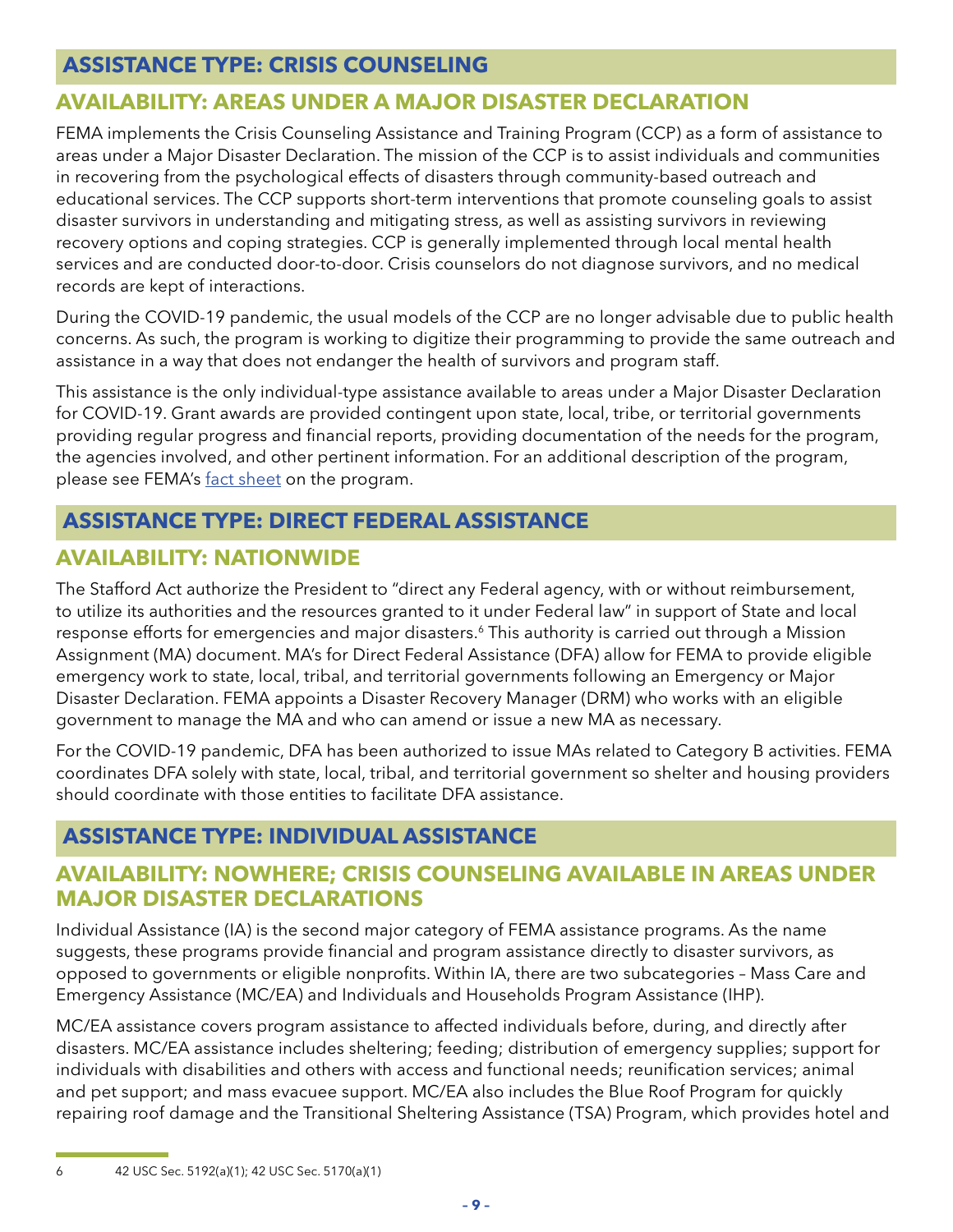motel rooms for disaster survivors who have lost their homes. Please note that MC/EA sheltering programs are for individuals that have lost their homes to a disaster – in the context of a pandemic it is unlikely that this program will be utilized.

IHP Assistance provides direct financial assistance and services to eligible disaster survivors who are under or uninsured and have necessary expenses and serious needs. IHP has two provisions, Housing Assistance and Other Needs Assistance (ONA). For the purposes of this toolkit, only Housing Assistance is discussed here.

Housing Assistance is provided either through financial assistance (providing funds directly to an applicant) or direct assistance (providing the applicant with housing through FEMA). Examples of financial assistance related to housing offered by FEMA include Lodging Expense Reimbursement (LER), Rental Assistance, Home Repair Assistance, and Replacement Assistance. Direct Assistance includes Multi-Family Lease and Repair (MLR), Transportable Temporary Housing Units (TTHUs – which includes "FEMA Trailers"), Direct Lease, and Permanent Housing Construction (PHC).

# Figure 4: A Typical FEMA Individual Assistance Timeline (courtesy of FEMA)





Advocates and service providers should be advised that the application process for these programs are long, confusing, and often disqualify low-income applicants – by design – at a disproportionate rate. Although FEMA has recently made [some progress](https://www.fema.gov/media-library-data/1584556901871-79327dd2ad783f3a4970b1a4c1a1539b/StreamlineInspectionProcessIndividualsandHouseholdsProgramPolicy.pdf) in reforming policies to assist in the quick inspection of damaged homes, the inspection process – wherein FEMA inspectors evaluate damage to homes to verify an application for aid – is far from perfect, resulting in even more difficulty for lowincome individuals seeking assistance.

Please note that MC/EA sheltering programs and IHP Rental Assistance are for individuals that have lost their homes to a disaster. FEMA does not provide Housing Assistance to homeless applicants because the need for housing was not caused by the disaster. In the context of a pandemic, it is unlikely that these assistance programs will be activated absent substantial regulatory and policy change allowing for these programs to serve individuals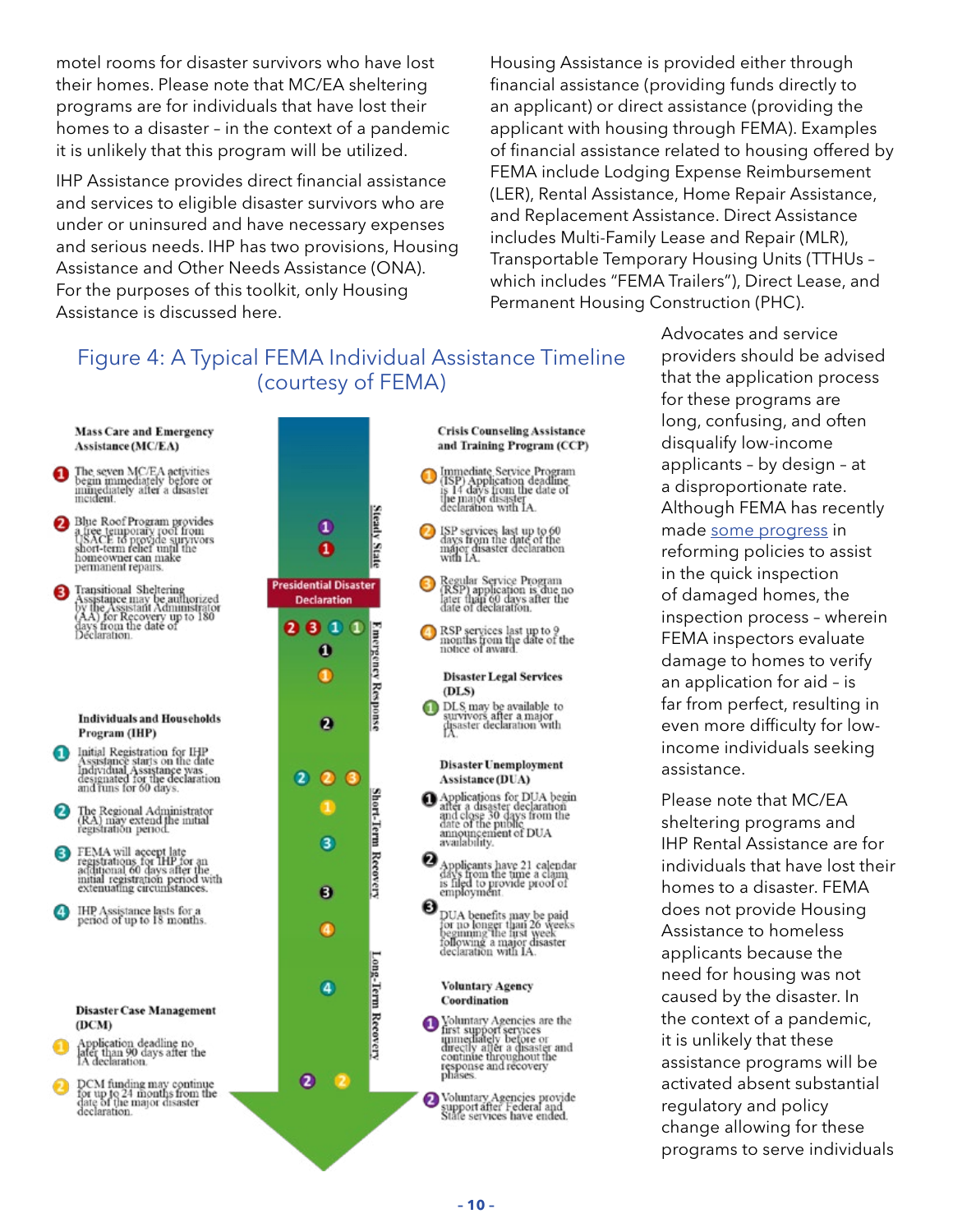experiencing homelessness and individuals that have not lost their homes but who are struggling to remain housed due to the pandemic. Additional information on ONA and Housing Assistance can be found in FEMA's Individual Assistance Policy [Guide](https://www.fema.gov/media-library-data/1551713430046-1abf12182d2d5e622d16accb37c4d163/IAPPG.pdf).

# **CRISIS COUNSELING**

FEMA implements the Crisis Counseling Assistance and Training Program (CCP) as a form of assistance to areas under a Major Disaster Declaration. The mission of the CCP is to assist individuals and communities recovering from the psychological effects of disasters through community-based outreach and educational services. The CCP supports short-term interventions that promote counseling goals to assist disaster survivors in understanding and mitigating stress, as well as assisting survivors in reviewing recovery options and coping strategies. CCP is generally implemented through local mental health services and are conducted door-to-door. Crisis counselors do not diagnose survivors, and no medical records are kept of interactions.

This assistance is the only individual-type assistance available to areas under a Major Disaster Declaration for COVID-19. Grant awards are provided contingent upon state, local, tribe, or territorial governments providing regular progress and financial reports, providing documentation of the needs for the program, the agencies involved, and other pertinent information. For an additional description of the program, please see FEMA's fact [sheet](https://www.fema.gov/media-library-data/1528985113410-3a25afaac233c0ad90a0c377e29d7e73/CrisisCounselingProgram.pdf) on the program.

During the COVID-19 pandemic, the usual models of the CCP are no longer advisable due to public health concerns. As such, the program is working to digitize their programming to provide the same outreach and assistance in a way that does not endanger the health of survivors and program staff.

### **DISASTER UNEMPLOYMENT**

Disaster Unemployment Assistance (DUA) provides unemployment benefits and re-employment assistance services to survivors affected by a Presidentially declared major disaster. The program is overseen by the Department of Labor and administered by state, local, territorial, and tribal government emergency management officials. DUA is reserved for disaster survivors who are not

eligible for regular state unemployment insurance (UI).

The level of assistance provided by DUA is based on state law. However, DUA is usually provided for up to 26 weeks after a disaster declaration. Unlike typical UI, the continuation of DUA assistance is dependent on survivors' period of unemployment as a direct result of the disaster.

DUA could foreseeably be utilized during the COVID-19 pandemic. Many requests for Major Disaster Declarations made by state governors have included requests for DUA to be activated. While FEMA has not approved DUA for any area of the country, running such a program to assist individuals unable to access the expanded UI program could be feasible. It is advised that state governors continue to include the DUA program in their request for Major Disaster Declarations.

### **DISASTER CASE MANAGEMENT**

Disaster Case Management (DCM) involves connecting a disaster survivor with a disaster case manager to develop and execute an individual disaster recovery plan. The process also provides a survivor with a single point of contact to access the broad range of FEMA as well as additional federal, state, and local assistance programs. DCM services can be provided by FEMA to state, territorial, tribal, or local government agencies, and qualified private organizations with case management experience (known as non-Federal entities) may be used by FEMA to identify and address the needs that exist after a disaster. The purpose of the program is not to supplant existing case management services operating in a disaster area, but to supplement them given the increase of demand for such programs. The program is typically run through a grant agreement when no substantive involvement by FEMA is anticipated, otherwise, a cooperative agreement is used.

A federal award is available allowing non-federal entities to provide services. While state, local, tribal, and territorial governments generally apply for the award, the applicant can request a federal award to be directly provided to an eligible non-federal entity. The awards are typically for a period shorter than 24 months.

The size of the impacted population, the scope of the disaster, as well as the ability of a local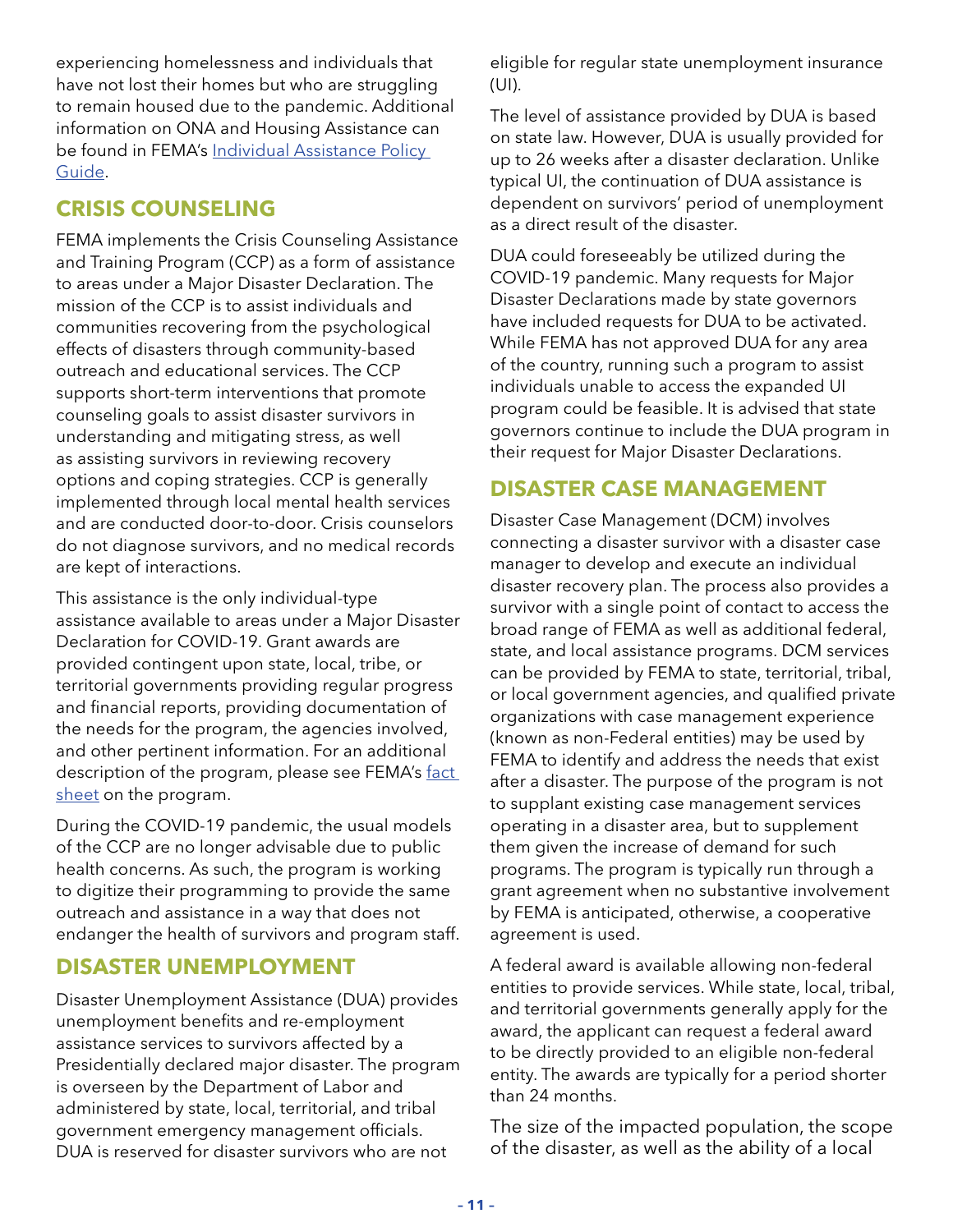<span id="page-13-0"></span>jurisdictions can be factors in determining whether or not FEMA allows for a DCM award or agreement. Currently, no DCM programs are active in relation to the COVID-19 pandemic. For more information on how nonprofits could access DCM funding for case management should DCM be approved, please see FEMA's [toolkit](https://www.fema.gov/media-library/assets/documents/101292) on the subject.

### **DISASTER LEGAL SERVICES**

When a Major Disaster Declaration is approved with IA, FEMA automatically works with the Young Lawyers Division (YLD) to provide free legal assistance for survivors of that disaster through a request from the state, local, territorial, or tribal governments. This program is activated immediately following an IA declaration and continue until services are no longer needed. Legal assistance is provided for non-fee generating cases (cases that would not be taken by local non-pro bono attorneys) regarding a wide range of insurance, estate, consumer protection, home repair, landlord/tenant, and FEMA appeal topics. Clients must meet the definition of low-income and be without the ability to hire an attorney.

### **VOLUNTARY AGENCY COORDINATION**

The Voluntary Agency Coordination section of FEMA provides technical assistance, coordination, and subject matter expertise to nonprofit partners who are addressing gaps in resources, providing financial support, and additional support to survivors after government assistance is exhausted. This assistance is facilitated through Voluntary Agency Liaison (VAL) staff at FEMA. VALs establish and maintain relationships between government, voluntary, faith-based, and community partners. These can range from community-based NGOs to Voluntary Organizations Active in Disasters (VOADs) like the Red Cross or Project Rubicon.

During Emergency Declarations and PA-only declarations (like those being seen in response to the COVID-19 pandemic), VALs can be used to facilitate assistance where gaps in federal assistance exist. This entails the direction of donations, the communication of areas of need, managing volunteer intake, and offering volunteer training. During the current crisis, the usefulness of VALs are likely diminished, both by the personal health consequences of volunteering during a pandemic, and the extreme stress the nonprofit housing and homeless services sector is experiencing. However, keeping in touch with FEMA's VAL employees could be a useful way to get information on local FEMA thinking and planning.

# **CONCLUSION**

The disaster recovery system has profound flaws when addressing the needs of the lowest-income and other marginalized survivors – including people of color, seniors, people with disabilities, people experiencing homelessness, people with limited English proficiency, and other individuals. The scope of this crisis will magnify these inequalities of disaster response even more, requiring advocates, officials, and organizers to forge new relationships and utilize every type of assistance available to continue their mission to care for the most vulnerable pandemic survivors.

In support of this goal, NLIHC has been providing updated information on federal, state, and local level responses to the pandemic, the latest guidance and procedures, and federal agency announcements on a dedicated [website.](https://nlihc.org/coronavirus-and-housing-homelessness) The NLIHC has also formulated a number of policy recommendations for [congressional](https://nlihc.org/responding-coronavirus) and [regulatory](https://nlihc.org/responding-coronavirus-needed-regulatory-actions) action and will be hosting a series of [webinars](https://zoom.us/webinar/register/WN_1XN2P7w2QnWvVc6Kp1q-nQ) to continue as the COVID-19 pandemic continues.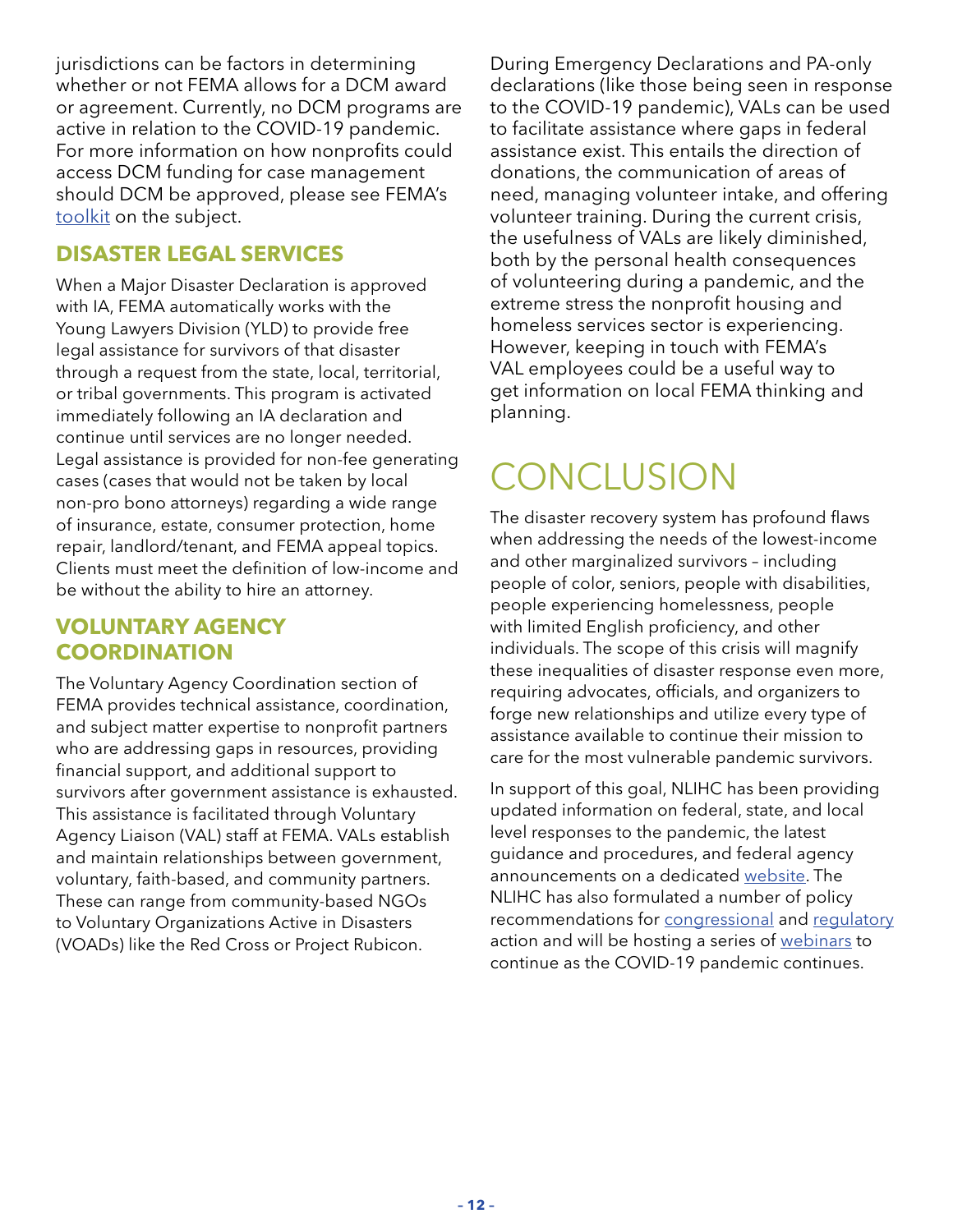# <span id="page-14-0"></span>APPENDIX A: FEMA GUIDANCE ON COVID-19 AND RELATED PROGRAMS

### News Releases

- FEMA Supply Chain Task Force Leads Four-Pronged Approach to Securing Needed Supplies and Equipment in COVID-19 Fight [\(English\)](https://www.fema.gov/fema-supply-chain-task-force-leads-four)
- FEMA Releases Information Regarding National Guard Title 32 Status ([English\)](https://www.fema.gov/national-guard-title-32-status) [\(Spanish](https://www.fema.gov/es/news-release/2020/03/29/fema-comparte-informacion-respecto-al-titulo-32-de-la-guardia-nacional))
- FEMA Extends Grace Period for Flood Insurance Renewal Premiums (English) (Spanish)
- FEMA Offers Ways for Private Sector to Help Fight COVID-19 (English) (Spanish)
- Coronavirus (COVID-19) Pandemic: Eligible Emergency Protective Measures ( [English](https://www.fema.gov/news-release/2020/03/19/coronavirus-covid-19-pandemic-eligible-emergency-protective-measures) ) ( [Spanish](https://www.fema.gov/es/news-release/2020/03/19/la-pandemia-del-coronavirus-covid-19-medidas-de-proteccion-en-emergencias) )

# Fact Sheets

- Coronavirus (COVID-19) Pandemic: Private Nonprofit Organizations [\(English](https://www.fema.gov/news-release/2020/04/02/coronavirus-covid19-pandemic-private-nonprofit-organizations))
- Coronavirus (COVID-19) Pandemic: Non-Congregate Sheltering- FAQ [\(English](https://www.fema.gov/news-release/2020/03/31/coronavirus-covid-19-pandemic-non-congregate-sheltering))
- Coronavirus (COVID-19) Pandemic: Emergency Medical Care [\(English](https://www.fema.gov/news-release/2020/03/31/coronavirus-covid-19-pandemic-emergency-medical-care)) ([Spanish\)](https://www.fema.gov/es/news-release/2020/03/31/pandemia-del-coronavirus-covid-19-atencion-medica-de-emergencia)
- Coronavirus (COVID-19) Pandemic: Supply Chain Stabilization Task Force [\(English](https://www.fema.gov/fema-supply-chain-stabilization-task-force))
- COVID-19 Public Assistance Simplified Application (English) [\(Spanish\)](https://www.fema.gov/es/news-release/2020/03/23/pandemia-de-coronavirus-covid-19-solicitud-simplificada-de-asistencia)
- Coronavirus (COVID-19): FEMA Assistance for Tribal Governments ( [English](https://www.fema.gov/news-release/2020/03/22/coronavirus-covid-19-response-tribal-recipients) ) ( [Spanish](https://www.fema.gov/es/news-release/2020/03/22/la-respuesta-al-coronavirus-covid-19-beneficiarios-tribales) )
- Use of Defense Production Act Authorities to Support the Pandemic Response (English) (Spanish)
- Procurement Under Grants: Under Exigent or Emergency Circumstances ( [English \)](https://www.fema.gov/news-release/2020/03/20/procurement-under-grants-under-exigent-or-emergency-circumstances) [\( Spanish \)](https://www.fema.gov/es/news-release/2020/03/20/adquisiciones-en-el-marco-de-las-subvenciones-circunstancias-apremiantes-o)
- Public Assistance: Non-Congregate Sheltering Delegation of Authority (*English*) (*Spanish*)
- COVID-19 Emergency Declaration [\( English \)](https://www.fema.gov/news-release/2020/03/13/covid-19-emergency-declaration) [\( Spanish \)](https://www.fema.gov/es/news-release/2020/03/13/declaracion-de-emergencia-covid-19)

# GUIDANCE

- COVID-19 Guidance: Short Term Administrative Relief for Recipients and Subrecipients of FEMA Financial Assistance Directly Impacted by the Novel Coronavirus (COVID-19) Due to Loss of Operations [\(English](https://www.fema.gov/media-library/assets/documents/186684))
- COVID-19 Guidance: Procurements Under Grants During Periods of Exigent or Emergency Circumstances [\(English](https://www.fema.gov/media-library/assets/documents/186350))
- FEMA Administrator March 27, 2020, letter to Emergency Managers Requesting Action on Critical Steps (English) (Spanish)

# PROGRAM MANUALS

- Individual Assistance Program and Policy Guide ([English\)](https://www.fema.gov/media-library-data/1551713430046-1abf12182d2d5e622d16accb37c4d163/IAPPG.pdf)
- Public Assistance Program and Policy Guide ([English\)](https://www.fema.gov/media-library-data/1525468328389-4a038bbef9081cd7dfe7538e7751aa9c/PAPPG_3.1_508_FINAL_5-4-2018.pdf)
- Disaster Case Management Toolbox ([English\)](https://www.fema.gov/media-library-data/1551713430046-1abf12182d2d5e622d16accb37c4d163/IAPPG.pdf)
- Crisis Counseling Assistance & Training Program Guide ([English\)](https://www.fema.gov/media-library-data/1528985113410-3a25afaac233c0ad90a0c377e29d7e73/CrisisCounselingProgram.pdf)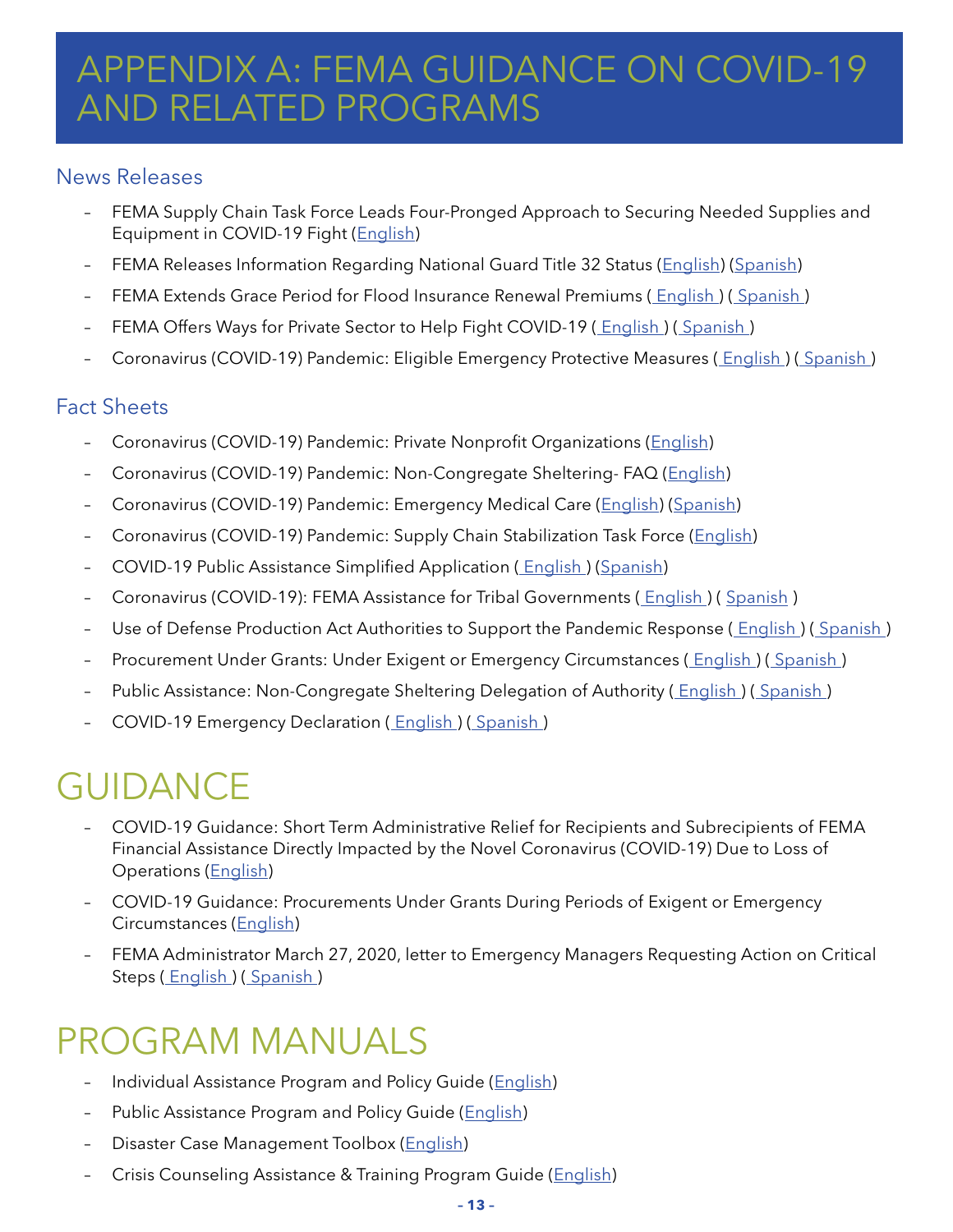# <span id="page-15-0"></span>APPENDIX B: REGIONAL OFFICE CONTACT INFORMATION



#### **REGION 1: CT, ME, MA, NH, RI & VT**

99 High St. Boston, MA 02110 1-877-336-2734

#### **REGION 2: NJ, NY, PR, USVI**

26 Federal Plaza, Room 1337

New York, NY 10278-0002

(212) 225-7209

### **REGION 3: DE, DC, MD, PA, VA, WV**

615 Chestnut Street One Independence Mall, Sixth Floor Philadelphia, PA 19106-4404

(215) 931-5500

### **REGION 4: AL, FL, GA, KY,**

MS, NC, SC, TN Koger Center - Rutgers Building 3003 Chamblee-Tucker Road Atlanta, GA 30341 (770) 220-5200

### **REGION 5: IL, IN, MI, OH, WI**

175 West Jackson Boulevard, Fourth Floor Chicago, IL 60604-2698 (312) 408-5501 REGION 6: AR, LA, NM, OK, TX Federal Regional Center 800 N. Loop 288 Denton, TX 76201-3698 (940) 898-5399